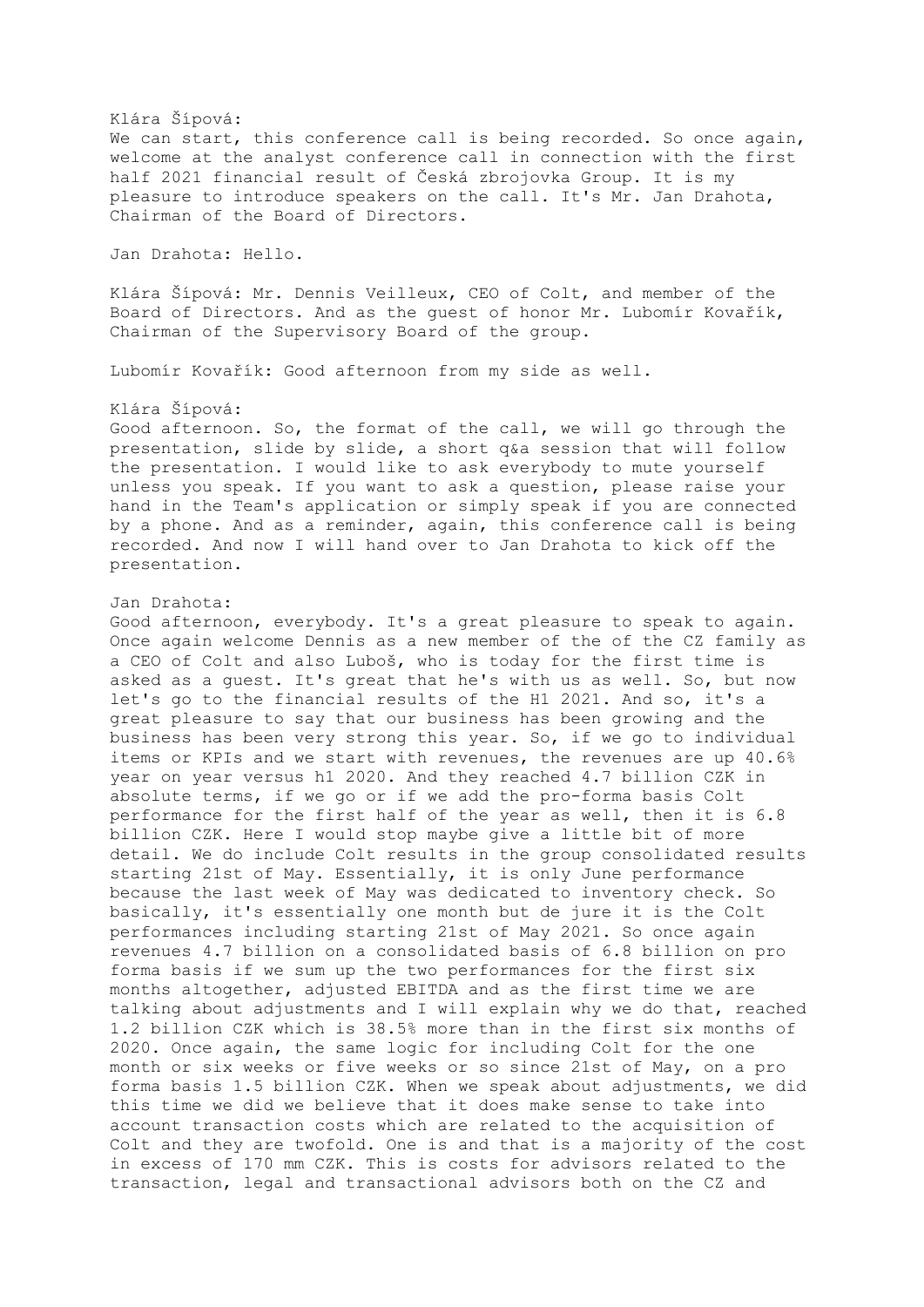Colt side but also there is approximately \$2 million or 40 mm CZK impairment incurred in connection with the Little Rock project, which is basically as you know, we did postpone the realization of the project by three to five years. And that's why we had to take the impairment once the Colt acquisition was completed because it shows that it's really postponed and now, we are concentrating on our efforts in Hartford. So, we had to according to standards we had to do the impairment and this is additional model more than 40 million CZK. So altogether, this adds up to approximately 220 million CZK which are added up back to the adjusted EBITDA. So that's this one. As far as net profit is concerned is up almost 54% to 588 million CZK and last information on this slide is that we did complete the Colt acquisition which everybody is well aware of. So, if you go to next slide, it gives you a bit more flavor on the performance of our sales in terms of firearm sales and regions. In terms of firearm sales overall the number of units sold grew by 33%. So, you see that it's a little bit lower growth and then the dollar revenues which tells you one thing first of all, we were able to do a good mix and also, we were able to play with the pricing debate in order to reach higher revenues than the growth of units sold the first thing the growth was much higher in terms of relative growth on shotguns, pistols and revolvers almost 54%, long guns around 22.5% growth 221,000 pieces sold. As far as geographical revenue split is concerned, obviously on the back of very strong continued strength of the US commercial market, still US plays an important part of the of the of the sales. In h1 2021 it was 62.5%, followed by Europe excluding Czech Republic then rest of the world which is essentially Africa and Asia and Czech Republic representing around 3% of sales. If you go to relative performance of the markets, you'll see that all the markets you know apart of Czech Republic went up you know US 26% up, Europe excluding Czech Republic 77% up and rest of the world come to 60% up. I would say my comment for the rest of the world its growth on the back of higher or bigger military and law enforcement contracts. Europe you know that base last year in h1 last year was a bit lower because of COVID. So, basically Europe has caught up quite substantial there. Czech Republic comment there is and this is in line with the h1 report which is also available to you is that the deliveries to Czech army were a bit postponed to be started to do them to fill the orders in July and August of this year. So, it's only a shift in time and in q3 and q4 essentially for the full year we will be there where we wanted to be in terms of budget and it was really only a move from h1 to h2. So that's for the slide, if we go further. As far as revenues are concerned, I already did comment that the revenues went up by 40 by more than 40%, 40.6% to 4.7 billion CZK. You know that we gave back in session about q1 results we gave a guidance on revenues on consolidated and pro forma basis, we are very confident that we can fulfill those, the biggest risk to making the revenue targets is our ability to produce because we see strong and prevailing demand for products or brands of key firearms brands which is in excess of our ability to produce. Operating profit on an accounting basis up only 5% and this is very much influenced by the one-off costs which I did already mention related to the transaction which are in the amount of 220 million CZK, you see that the growth is essentially in line with the growth of revenue. So, almost 38% growth of operating profit. So, record figure for us. If we go to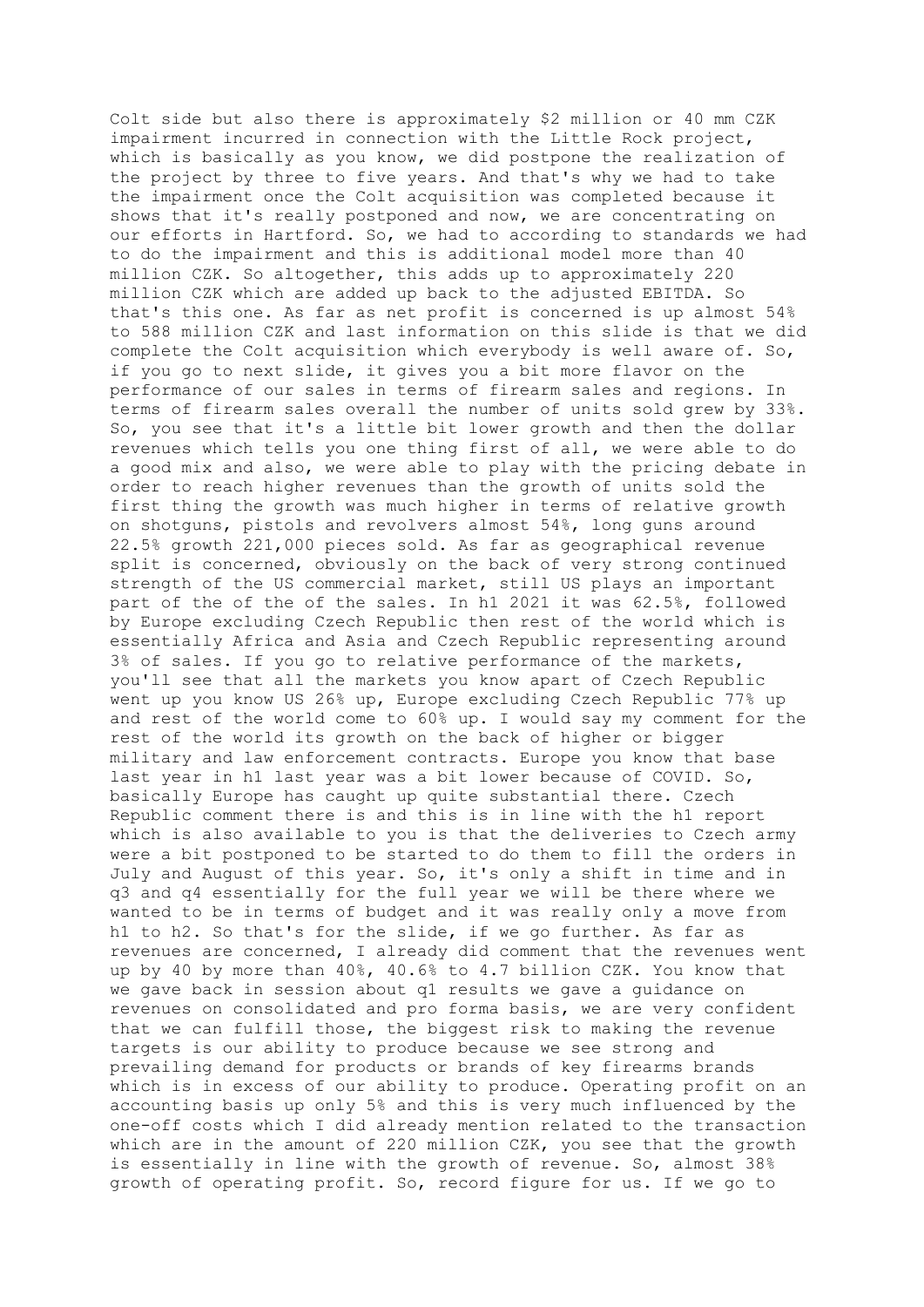EBITA I did comment already EBITDA and I said that we did adjustments and we wanted to show you adjustments which should be done to normalize the EBITDA. So, EBITDA which you can calculate from 984 million CZK which is 13.2% up against last year but if you look at the add up the two individual items connected to the cost of acquisition or costs of transaction of acquiring Colt then you end up at 1.2 billion CZK which is almost 40% up. Once as far as the relative margin is concerned you see that we are on adjusted basis above 25%. And you know that our view is that we like and we believe that our business needs to have EBITDA about 20% in the long run, you know able to invest into itself so we are happy where we see the margin now. As far as the EBITDA guidance is concerned, same goes for this one as for this item as for all revenues, we are confident that we will be able to or we should be able to achieve this guidance given back in q2 on back of the strong market and the risk once again is related to our ability to produce and ability of our suppliers to give us parts also buy parts for us to be able to sell as well. So, that's this. So, we are very confident on that one. Net profit This is item which grew you know not in line with revenues grew faster. And here I will give you more details about it. You see on the right-hand side accounting net profit of 588 million CZK which is around 54% up against six months of H1 2020 you see also there adjustment of 292 million CZK and we did it just to give you also flavor about one off costs related to acquisition of Colt, you know that I was talking at the level of EBITDA about one off costs in the amount of 220 million CZK and now the figure is 292 there are two additional items which should be taken into account and I will explain them. One is 31mm CZK connected to the issue of the bonds, to finance the Colt acquisition the bonds which we did back in March April in the amount of 5 billion CZK. That's the first one and second one, and this is a bit let's say a more difficult one to explain is the revaluation of the earnout as you all know, part of the transaction is potential earnout of additional 1.1 million shares of CZG to be issued as a part of the consideration and because the share price went up the accounting cost basically this the difference between the share price at the closing date and the date of revaluation. So, this time it was 30th of June, there was a difference of approximately 40 CZK per share and this difference is a part of the financial costs in our p&l. So, this is around 44 million CZK and those 44 million CZK are part of financial costs. So once again the concept is IFRS concept, you know this is fair and I think that the we are definitely treating is as we should, but for you in terms of the substance, you see that basically these are shares which are to be sold to be new shares which are to be issued by the company as a part of the consideration for Colt and obviously, you know, if the market price of the share is higher than the value of the issue is higher as well or t the value or revaluation is higher and that's why it's increasing the financial costs. It's for company, it's no all cash cause. Because when we agreed on the absolute amount of shares not the share price, per se so that's the second thing. Also, if you go back one slide, please earnings per share, I think that this is the start to be critical, because we are public company, we are discussing earnings per share, not only to show the performance of the company, but also potential future distribution of the profits, you'll see that the earnings per share went up 33.3% on non-adjusted basis on adjusted basis more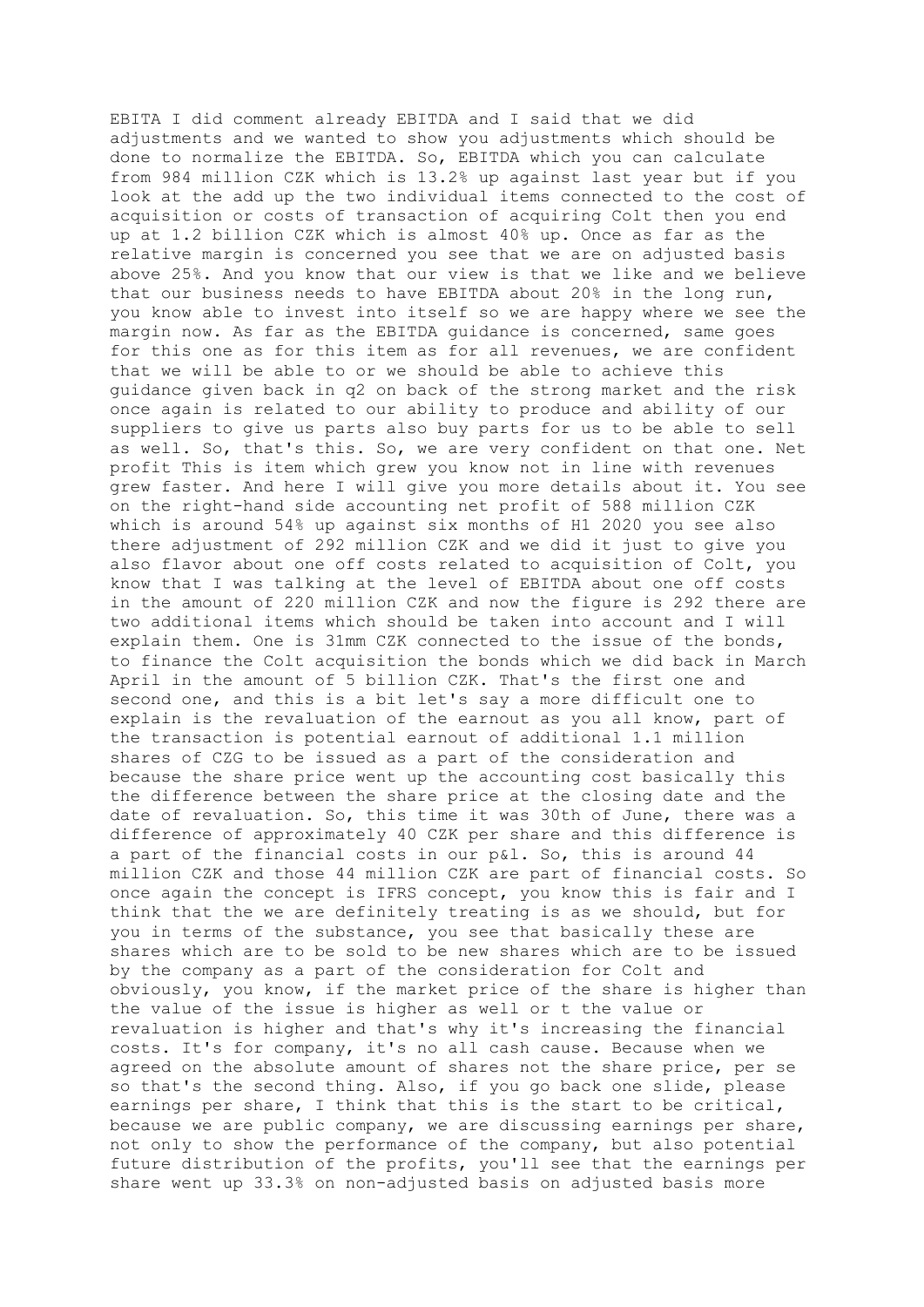than 100% to about 26 CZK per share. So once again, very strong performance there very strong performance. If we go further, yes, cash flow generation or cash generation connected the with the profitability, you see that you know operating cash flow for the first six months was at above 1.4 billion CZK which is once again about 100% of the adjusted EBITDA I mean what we see is that now with a strong market, we are able to keep to let's say basically to turn every dollar which we invest to the business and generate the dollars from the business more efficiently or very efficiently so that's basically the main message here that money which we generate or the profitability is reflected in the cash flow generation so that's for here. And as far as capex is concerned, you see that for the first six months of the year, capex was at 263 million CZK which is on a six-month basis 5.6% of revenues, but obviously, we are talking about a 12-month basis and here we say that we confirm the guidance of the capex, overall capex for the year in the range of five to 7% of revenues. So, you can do the math, you know, what could be the capex, obviously, the capex is also very much driven by the, by the need of our production facilities, both in the Czech Republic and US, but also about ability of suppliers to supply us the capex, you know, because it's very much also. So, this, you know, that last year, we were limited because of that, so, capex last year was below the normal guidance. So, this year, we have quite ambitious or we had targets for capex and we shall see how we end up, we believe that the guidance which we leave in the range of five to 7% is the right one at the moment. If you go next slide, this is an important one, this is really important one and I think that it shows you that we are we have been and we are and we intend to behave in a conservative manner. This shows the overall indebtedness you know that now the group is predominantly financed by bonds. So, we have now outstanding 7.25 billion of CZK denominated bonds, 5 billion is issued at the level of ceska zbrojovka group 2.25 billion is issued at the level of CZUB. These are due next year. And we are thinking what to do about those at the moment. As far as the net financial debt is concerned, you see that, you know, even after acquisition an issue of the issuance of new debt, our net debt stands as of today, as of the end of June 2021 at 3.8 billion CZK, which is on pro forma LTM basis 1.8x EBITDA. Okay, so and, and it also tells you that we have quite substantial cash on hands, which gives us flexibility for future moves, and also gives us confidence that we can decide freely on how we will treat the UB bonds which are due next year, because we have, as you'll see that we have the capacity to either refinance them internally or use them over at the level of group that's, what been discussed and not that will be discussed. And it also gives us a space for potential additional moves in terms of m&a where we see and when we are, let's say, reviewing potential opportunities, but nothing is at the stage where we would be able to disclose. And go to next slide. This is what you know better than us. But we believe that it does make sense to have it. This slide included shows our relative performance to our peers listed in the US and to the Czech market to the local Czech market. So, nothing to comment there. I think that maybe one comment here is that we are excited that our investors are also excited about Colt being part of the CZ group. I think that this is, we Are we like it very much and we believe that there is a good reason to be cheerful about it and we are very happy that the market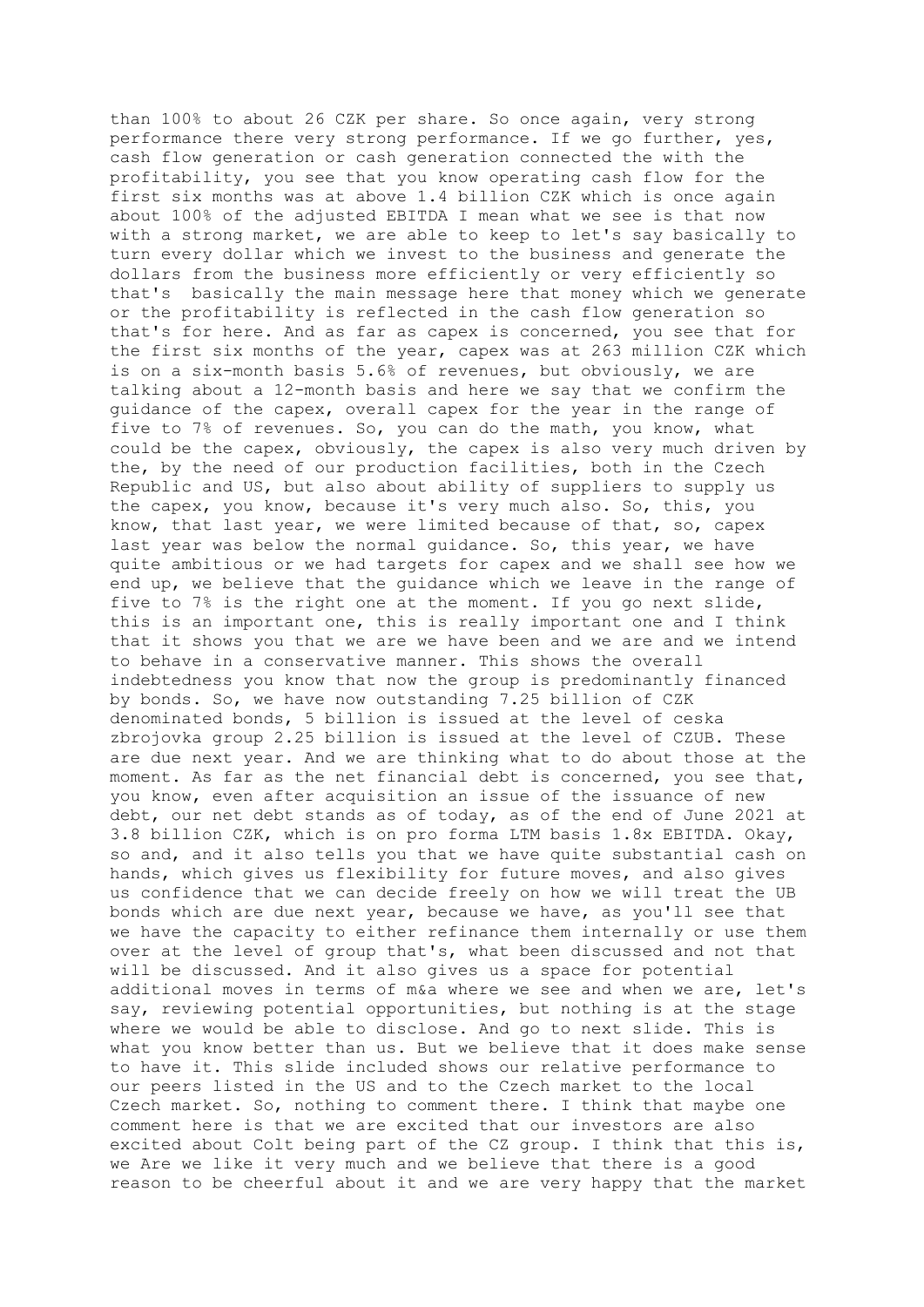understands that we have been able to explain the story or to introduce the story to the market well and the market seems that market like the story as well. Can you go to the next slide. Now I will hand over to Dennis for us today. I wanted to or we wanted to have Dennis at the presentation because we believe that as a CEO of Colt, he should be in a position to give you a bit of flavor about what Colt stands for and what Colt means. And it's the first time you can speak to him. So, so Dennis floor is yours.

## Dennis Veilleux:

Thank you Jan. Appreciate the introduction and thank you everyone for the opportunity to speak today about Colt and its acquisition by CZ, Colt has been around for a long time. But the truth is I consider it to be 185-year-old startup. The reason I say that is since our emergence from chapter 11 restructuring in early 2016. My team has been working with great success at a complete restart of the company. The merger of Colt with CZ is great news for both companies. Today you'll hear me talk about Colts past and present but with an eye to the future. Everyone knows that Colt´s been around since the days of the Wild West, and it's one of the most recognizable brands in the world. But so, what? In short, this means we have a tremendous opportunity to leverage our brand, which is our most valuable asset. Colt went into chapter 11 in mid-2015, and emerged in early 2016, but we still had significant debt and operational challenges to address with largely a new team at that point, all those challenges, and since then, the company has grown organically in a linear fashion from negative 14 million EBITDA in 2016 to a positive 50 million in 2020. To achieve this, we completed a complete operational restructuring and adjusted the capital structure. The fact that we've grown organically speaks to the sustainability of our business, in that there are large opportunities for growth in the markets we serve. So, looking forward since the merger from CZ, we focused on integration and leveraging the strengths of each company. Both companies have the same cultural values of integrity, transparency, customer centric and focus on quality. And these are reinforced by a combination of the business's. Part of our successful transformation was following a strategy of market diversification which stands us in good stead today. We're active in the US commercial market where during the post chapter 11 years, there was little cash for investment in new products and in marketing. And as a result, our penetration in the US commercial market is very low, despite the strength of our brand. ability now to invest in these areas will allow us to take a much larger market share the combination of the two brands at a stroke project the group into the very top tier of us small arms manufacturers with all the advantage that implies in terms of the ability to position a group at the front of the customer and manage dealer and distributor base. We're active in the international market, international military and law enforcement, where we have an immense installed base of up to 10 million rifles worldwide, meaning established customers for new products and replacement parts and upgrades. One immediate benefits of the merger is accessing current CZ channels for delivery of our products on the international commercial market, which we'd not before had the opportunity to develop. We´re a key supplier to the US Army and one of the very few companies capable of meeting the US Army's exacting quality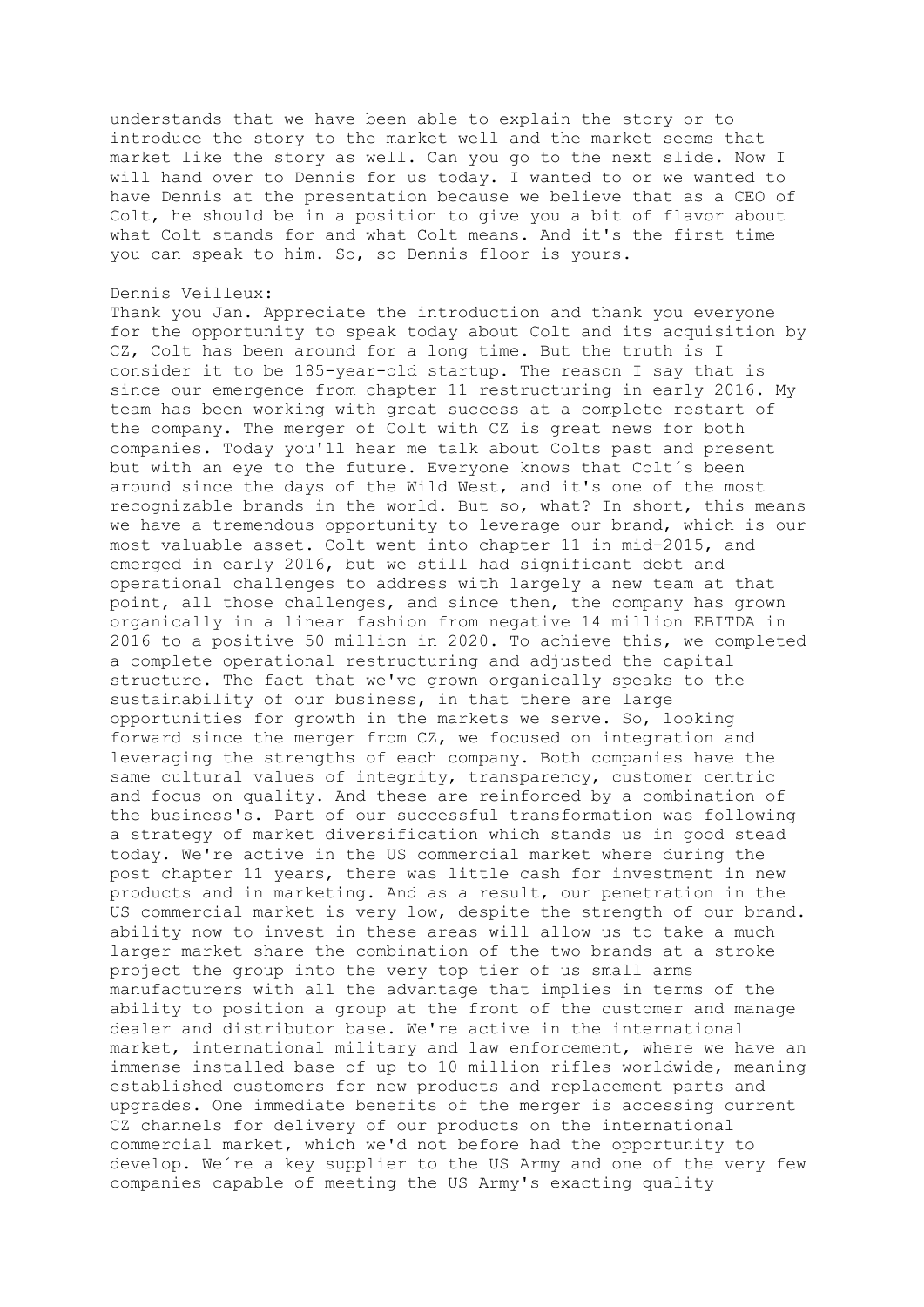standards. Were a key partner and sole supplier of the M4 rifle to the US government's foreign military sales program or FMS, where it supplies Colt's products to certain key allies around the world. We're a sole supplier of small arms to the Canadian Department of National Defense and a main supplier of small arms to the armies of the Netherlands and Denmark. In recent years, Colt Canada has been a trusted supplier of many special forces units in Europe, most notably the British SAS. And this has now expanded into deliveries to the Royal Marines. So, thank you for turning the page. As a part of the sale to CZ, all Colts debt was repaid. And with the strength of the CZ balance sheet we're now in a position to immediately make some sensible investments in new machinery in systems and processes and infrastructure which will significantly increase both our capacity, productivity and reduce costs. We have two manufacturing facilities where this investment will be applied one 300,000 square foot factory in the state of Connecticut in the United States, and 140,000 square foot factory in the state of Ontario in Canada. All of the above allow us to develop the business for long term and begin to exploit the brand across all of our current markets and beyond into merchandising and other related areas. Although we've been part of the CZ, although we've been acquired by CZ, the team that successfully turned Colt around remains intact. But we've been working very closely with our new colleagues all aspects of the business. And there's unanimous excitement in the Colt team with the opportunity the merger presents to Colt in the new Cz group. Thank you turn it back to you.

## Jan Drahota:

Thank you, Dennis. Thank you, Dennis. I think that you said it very nicely and concisely. So, I think that that's whatever presentation. I think that we can now open the discussion for questions.

# Klára Šípová Yes. Thank you. If you would like to ask question, please raise your hand and the speak. The first question comes from Mr. Pavel Ryska.

### Pavel Ryska:

Good afternoon, so first just to check that you can hear me. Yes, yes. Okay, so thank you very much. Congrats on the very good first half of the year, I have three questions. First, I will maybe start from the financial level, you have the new bonds out since the spring of this year. I would just like to ask, since there is a floating part of the interest rate, is it capped somehow? Is there a ceiling on the under floater, given that the money market rates have been increasing? recently? Second question. More operating. Why if you could comment on the, on the quarterly fluctuations in sales, because we saw very fast growth in sales in the first quarter, then overall, if we take the first half of the year, the growth was slower. So, if this was mainly due to some public sector, deliveries, or if the difference in the in the pace of growth was due to something else. And my third question relates to the EBITDA guidance. So basically, you provided the pro forma EBITDA, if Colt had been acquired already at the beginning of the year, which is roughly 1.5 billion and 2.75 for the second half of the year. And if I add the actual EBITDA for the first half, then it gives me higher EBITDA than your actual guidance. So maybe if you could comment why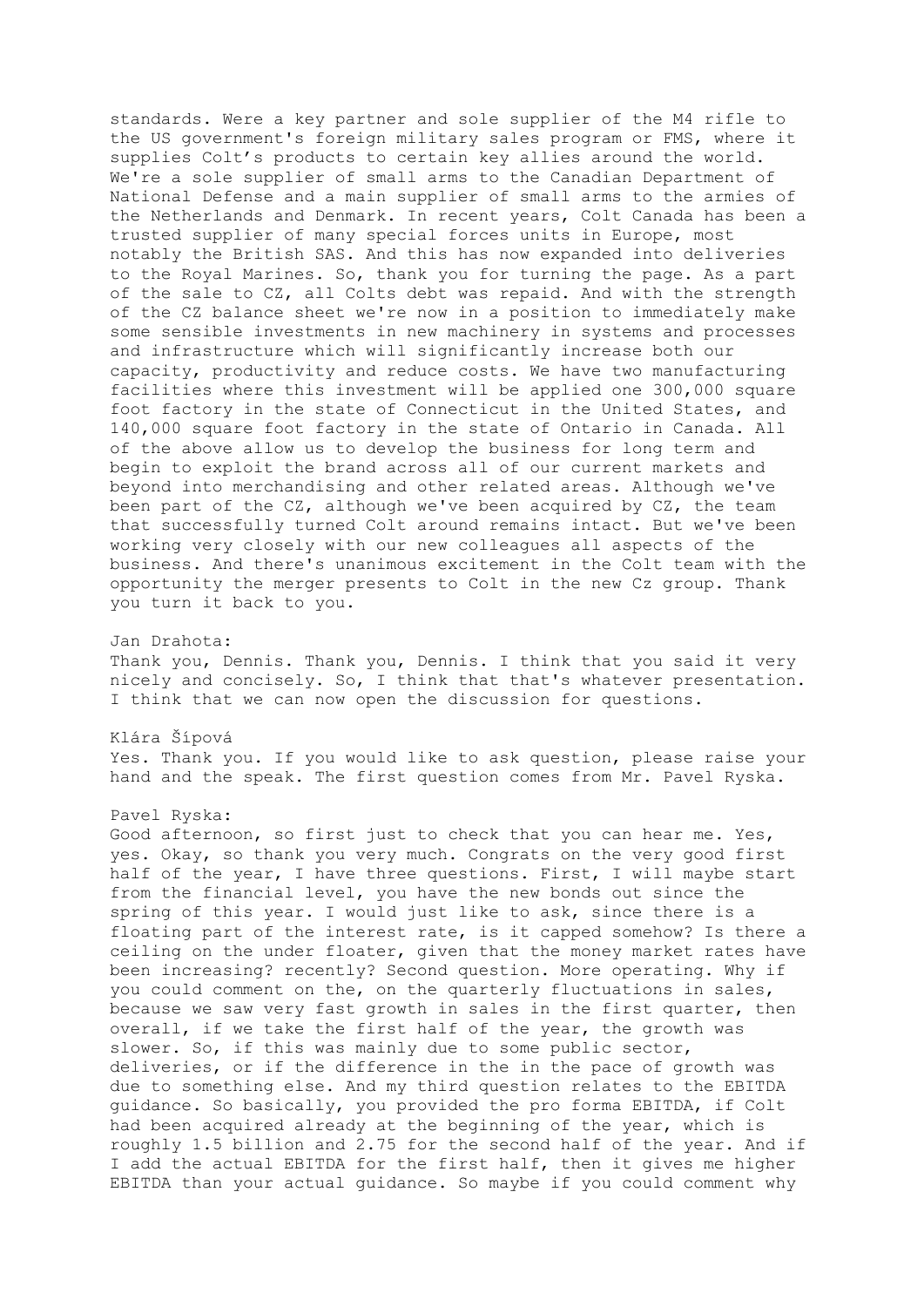this is, so if the guidance isn't, too, too little, in fact, that's all for me. Thanks.

#### Jan Drahota:

Okay, I will take over those questions. Well, first of all, IR hedging, so interest hedging, I would say that you know, obviously the real detail is in the annual report and H1 report doesn't have such a detail of hedging. But what I can tell you and it will be disclosed in full in the annual report is that we have had substantial part of the we have swapped a substantial part of the CZK denominated bonds to the USD fixed rate. So, this one is, so I'm not saying it's not full, but the majority or more than 50% of the exposure is now in fixed USD rate. which is in line with the assets, it's meant to hedge the translation risk connected with the acquisition of Colt. So, on that one, that is definitely not we are more than 50% of our exposure and on that that exposure, much more is hedged against the interest rate increases, the period will be, you know, five to six years. So that's basically for the first question. The comparison of h1 versus h2 2020 sorry, h1 2021 vs h1 2020. If you remember well, when we discussed the first one first quarter results, we said that the base was very low because of the COVID in q1 2020. So, I would say that for us, we look at it in a way that 40% growth in revenues on a yearly basis is something which we like. Honestly speaking, taking into account that there is only one month of Colt being part of the group. Obviously, I would say that there was more, let's say a bit of base adjustment because of the q1 2020 was so slow in CZ. Okay, so that the second comment as far as EBITDA guidance is concerned. I mean, we did confirm the guidance for the full year EBITDA as we gave it in q1 or at the end of or after q1 results will back in April, I believe. And if you ask me whether we can overshoot is I think a good answer is that we confirm the guidance and I think you'll be able to let´s say precise even more once we have q3 after us which is basically tomorrow. So, once we will be presenting Q3 results. So maybe you'll be able to do let's say calibrate or even sharpen the guidance but as I said, we are confident that the guidance which you gave is in our is well achievable. So that's the best answer I can give you. I know it's not maybe 100% what you expected. But I believe that I hope that it at least satisfied you somehow.

Pavel Ryska Absolutely. Thank you.

Klára Šípová Great. Thank you. And next question comes from Mr. Atinc Ozkan.

## Atinc Ozkan, Wood:

Hi, thank you. Perfect pronunciation of my name for additional thanks for that. I'll start with a question regarding Dennis's comment. Correct me if I'm wrong, but you said penetration of Colt in US market remains low. Did you mean the civilian market given your presence, existing presence in MLM markets? And also regarding in the press release? I basically read that after Colt acquisition, you expect some r&d synergies? What exactly Colt can basically add to CZG? Regarding r&d capabilities, or technologies, i.e., I don't know, do you have additive manufacturing technology? Or can you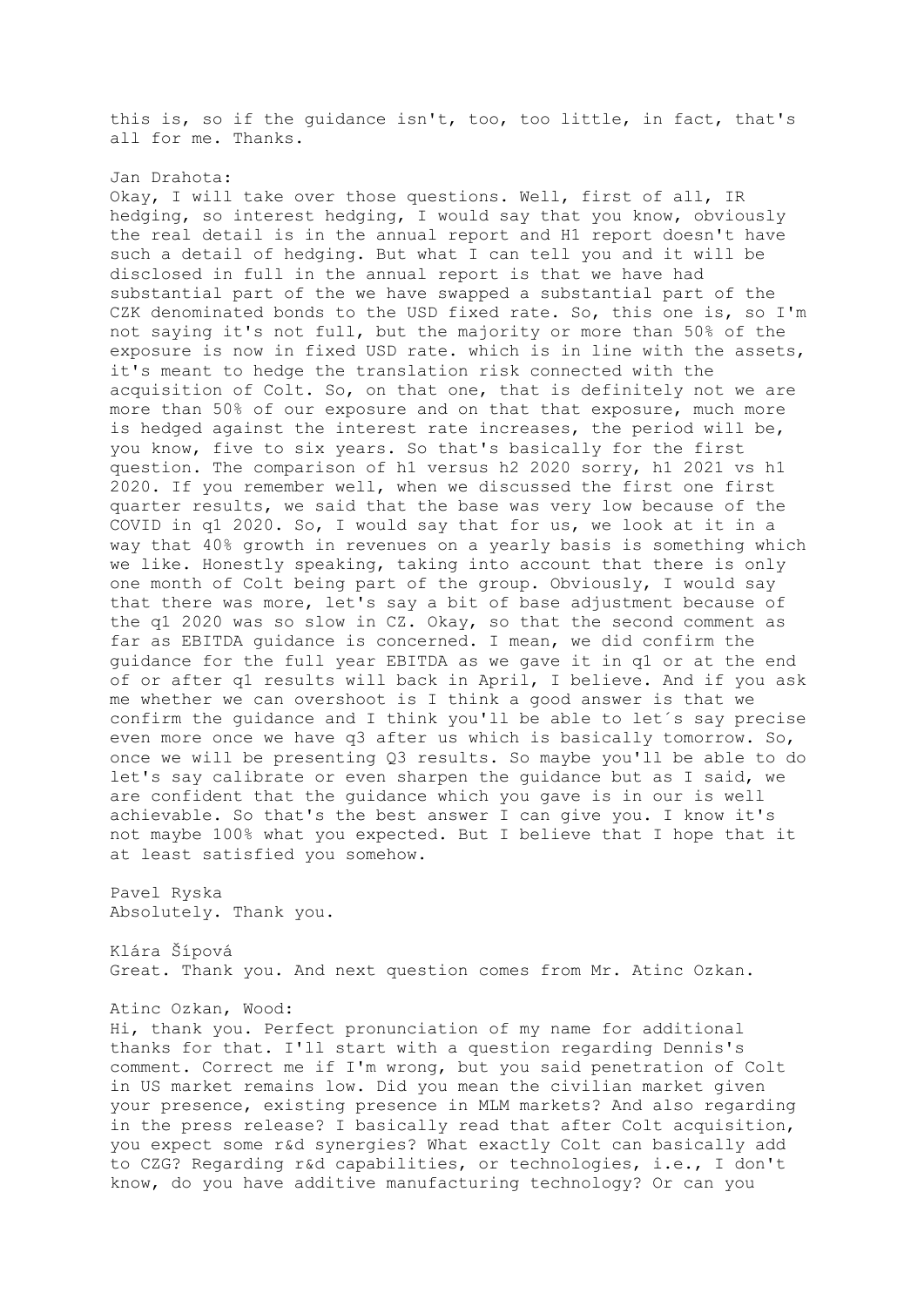manufacture metal injection molded parts? If you could elaborate on those? I'll keep my questions limited for the moles. Thank you.

#### Dennis V.:

Thank you for the questions. So yes, I meant in regards to the comment about the penetration being low, I was speaking specifically about the US domestic commercial market. And I really, I present that as good news. We put the products that we have currently into that market that channel into basically two product groups to rifle, the MSR nickel and the 1911. And more recently, as part of our growth story, we put in the double action revolvers. So those sub segments are the only three sub segments that were of the first domestic market that we're involved in. So, the in those are single digit penetration numbers. And I believe that the upside that we have with new products, both additional sub segments, as well as with families within the sub segments that were already in, is the great story of what we have ahead. As you know, as we were going through the restructuring, we had very little cash to invest, what little bit of cash that we did have we spent on new products, we also spent it on compliance and infrastructure, and really positioning ourselves for this moment in time where we could grow. And then as far as the r&d synergies, that's another great question. So, what we really have to offer from Colt at this point in our history is we were really good at building firearms. And we have a great workforce here we have a lot of room plenty of room. Our machining technologies and processes are sound, but we need a reinvestment and we plan to utilize the strong machining and assembly and testing and quality resources that we have here to help grow the company in particular in the US domestic market, but in the world.

### Jan Drahota:

Yes. And if I can add to what Dennis said, I think that it was well articulated, I think that what is also important to understand that obviously, the group combined group will have two r&d centers, one in Europe, one in the US. And obviously the two different because that these will be two different DNAs will mean that overall, our products will become more and more even more sophisticated than they are now. So that's for sure. Obviously, it's it may be difficult to I mean to highlight individual cases, but that's how it is and your question about MIM technologies and stuff like that, you know that we have a we have a minority stake in the Czech company, which is MIM focused on production of MIM parts only. It's called VIBROM and so for us, MIM technology is important to produce some parts but it's not only that, I think that the you know, the success start is the right design of firearm, which is functional, just functional edges, you know, and technical edges but also is easy to produce or is designed to be produced and high quality and at the right cost.

#### Atinc Ozkan, Wood:

Thank you for those and for the sake of not diluting the discussion, if my I may just ask a follow up and then leave the floor to other parties. I know that you are not really disclosing this, but I'll try my chance anyway. Can you share the total r&d spending, including capitalized r&d as a percentage of sales, I think it was around 2% during the prior to the IPO? Is it where it's going to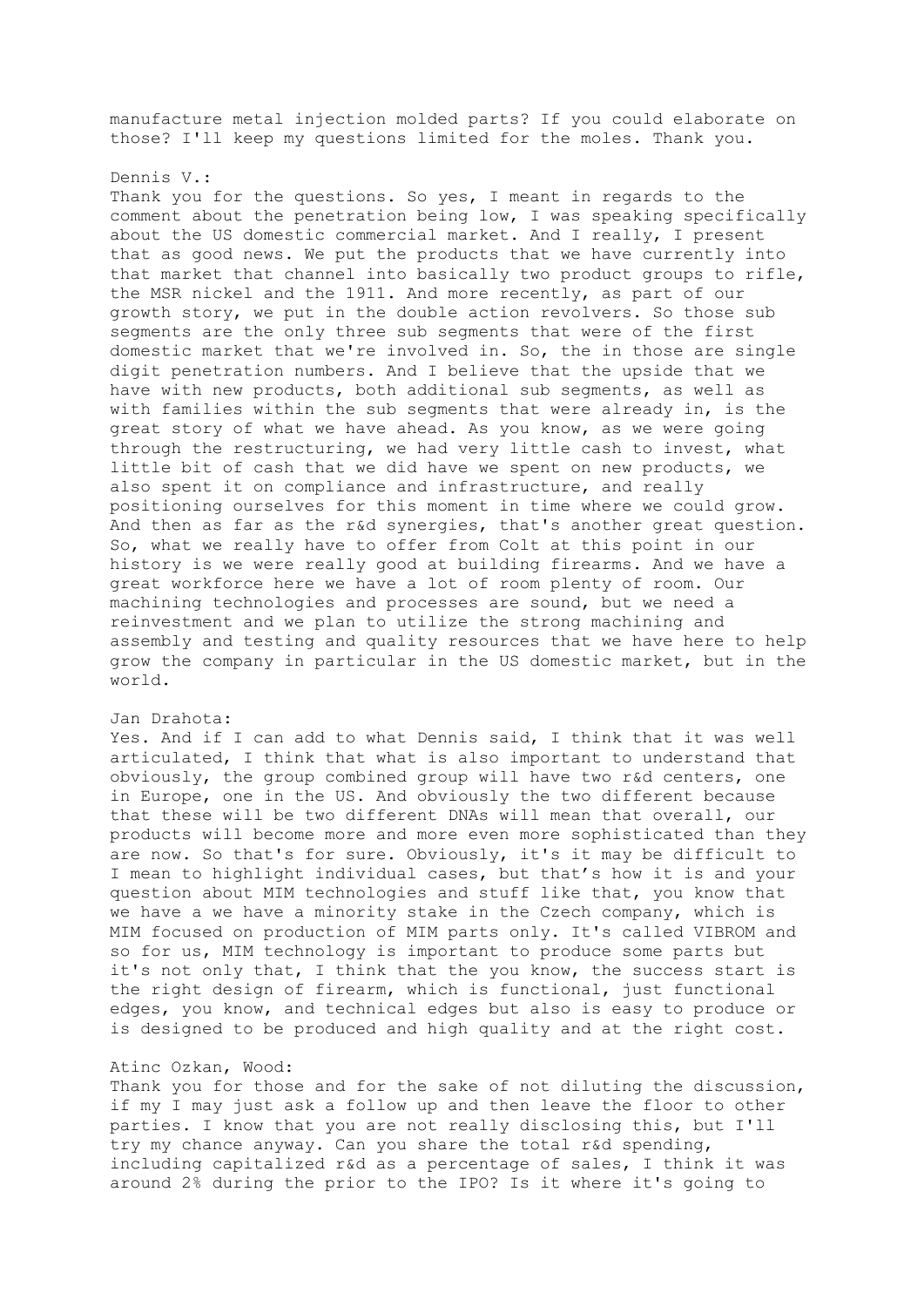stay if you could provide some basically color where it was in the first half, and where you see it developing given, you want to develop your presence in military law enforcement market, which is I guess, a more innovation and r&d in terms of segments, thank you.

## Jan Drahota:

It would be difficult for me to, to react to classify the way that it's more intensive commercial market, because as Dennis said, we see huge potential for Colt, especially for but we also see that to develop themselves on commercial market globally, we still believe that both brands are underrepresented globally on the commercial market. If you ask me about H1. Secondly, we are not giving we haven't been given giving guidance on the capex, you know, in our results so far, obviously, from what Dennis said, it's probably I mean, you probably see that the in the first half, if CZ was at 2%, if you were at 2%, then Colt would be a bit lower. So, it will be below and currently, we are assessing, you know, it's part of the joint discussion at a group board level to discuss the joint or to group budget for not only for capex, but also for r&d expenditures, and other let's say, tasks, which are done on the two individual the two key revenue companies. So, we are not disclosing this one. You are right. You tried your luck and what I can tell you that that this is part of the group discussions to make sure that we allocate the r&d resources. Well, yeah.

Atinc Ozkan: Thank you very much.

### Klára Šípová:

We have received via email, three questions from FIO banka from Mr. Jan Raška, who was unfortunately unable to connect from the phone. The first question is regarding EBITDA guidance. After the q1 results on May, you mentioned this year's EBITDA guidance on the upper range of the interval, do you still consider upper range after today's result? And the second, despite the positive adjusted results in second quarter 2021? You keep the EBITDA guidance at the same level, it seems that you expect conservative results profits for the second half of the year. Is that right? Or do you consider non adjusted EBITA guidance?

## Jan Drahota:

Okay, that's the thing. That's a great question. I believe that in the first guidance was a range. So, I don't recall the reference to the upper range of it. I would say that there was one thing which resonates well to us. We have been a public company for last 11 months, and we are learning how to communicate with the capital market. So definitely, we are conservative about leverage, then we are also conservative about what we say to the capital markets not to distort the mutual trust. And what we do, what we communicate is something we stand behind. So, when we speak about the guidance for the EBITDA, that the guidance would be the EBITDA obviously if you ask me about whether it is adjusted or an unadjusted EBITDA that's a great question. And it basically, it evolves further, I will say that for us when we look at our results, we look at it what we can tell you that we do not expect unless there is a significant transaction from Colt side, which will be difficult to finish by the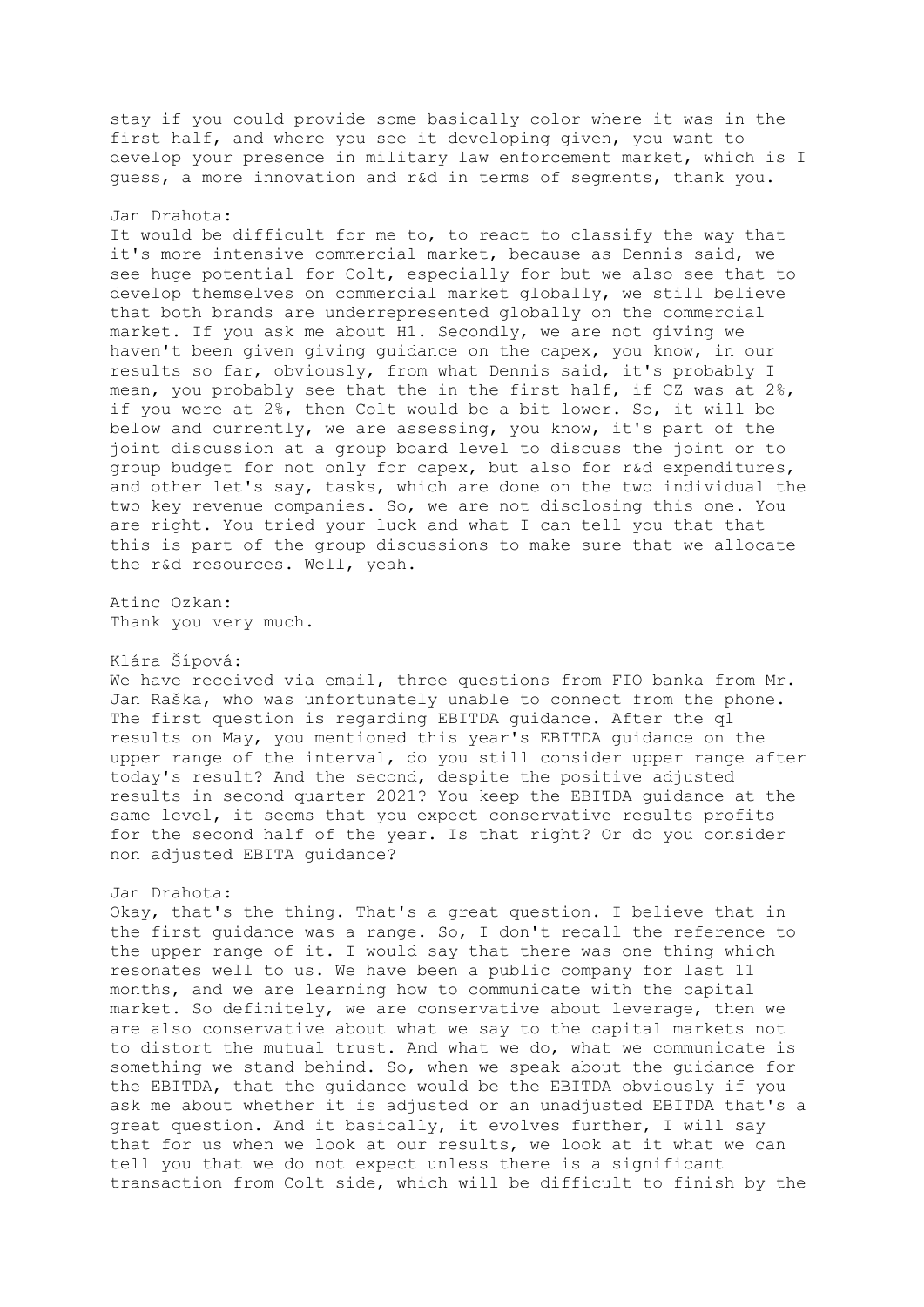end of the year. We do not expect to have one off costs of the magnitude of Colt, transactional costs. So, I would say that when we speak about the guidance, we speak about the guidance for the EBITDA, which is I mean, I would keep it to the range. And that's basically the best one we can give. And once again, we will be able to sharpen after Q3, if you can, please accept this answer.

## Klára Šípová:

Yes, I think that's, that's a good answer. And next question from FIO banka, comes to Dennis. I would like to use the opportunity that the manager, of Colt, is speaking in today's conference call. Can I ask you for more detailed figures about Colt, I mean, such figures like annual production sales and annual capex, annual depreciation and amortization and cetera.

### Jan Drahota:

Here, if I may react, and then I will let Dennis speak, we do not disclose individual results for new companies. What we did show was revenue and EBITDA for 2020. But going forward, we will not be discussing individual companies as far as capex is concerned. But I think that Dennis, you know, you said something about the past. So, I think that it makes sense that you comment, you know, 2020, not going forward, we will not disclose individual companies in terms of sales and capex, or at least that's how we look at it. Sorry to that. So sorry to interrupt you Dennis.

#### Dennis V.:

Thank you, Jan, I'm glad you did, what I will tell you, as far as investment in Colt business going through the restructuring, and up until now, we had everything that we did was up against the backdrop of stabilization, recovery and growth. And we, I feel confident that we are stable, we've done the recovery, both of those boxes are checked. But we're in the process right now working closely with Cz and positioning for growth. And because growth doesn't happen overnight, it takes it takes investment and it takes time. But we are positioned for growth, we have been working any money that we did invest here, Colt we invested in foundationally in nature, so on our ability to operate within all the regulatory guidelines, making sure that the processes that we do have, in particular for US government and FMS, and we've met all the criteria associated with their quality standards. And in addition to that, one of the key things and I can't overstate this, is development of the team. And again, it's foundational because we started the, we started the restructuring with something in the area of 800 employees, we have 400, 300 of which now are in Connecticut and 100 in Canada, just directional numbers. So, we have a great foundation of people on our team to grow the business with that are proven to understand all the details of the business and what makes what drives it. And we have great control of our regulatory compliance across the board. And we're positioned, having gone through the stabilization having gone through the recovery, having, in a large part positioned ourselves for growth, we're positioned for this next chapter in our history.

# Klára Šípová:

Okay, thank you, Dennis. And the last questions from Mr. Raška from FIO banka. Can you give us some more detail about year-to-year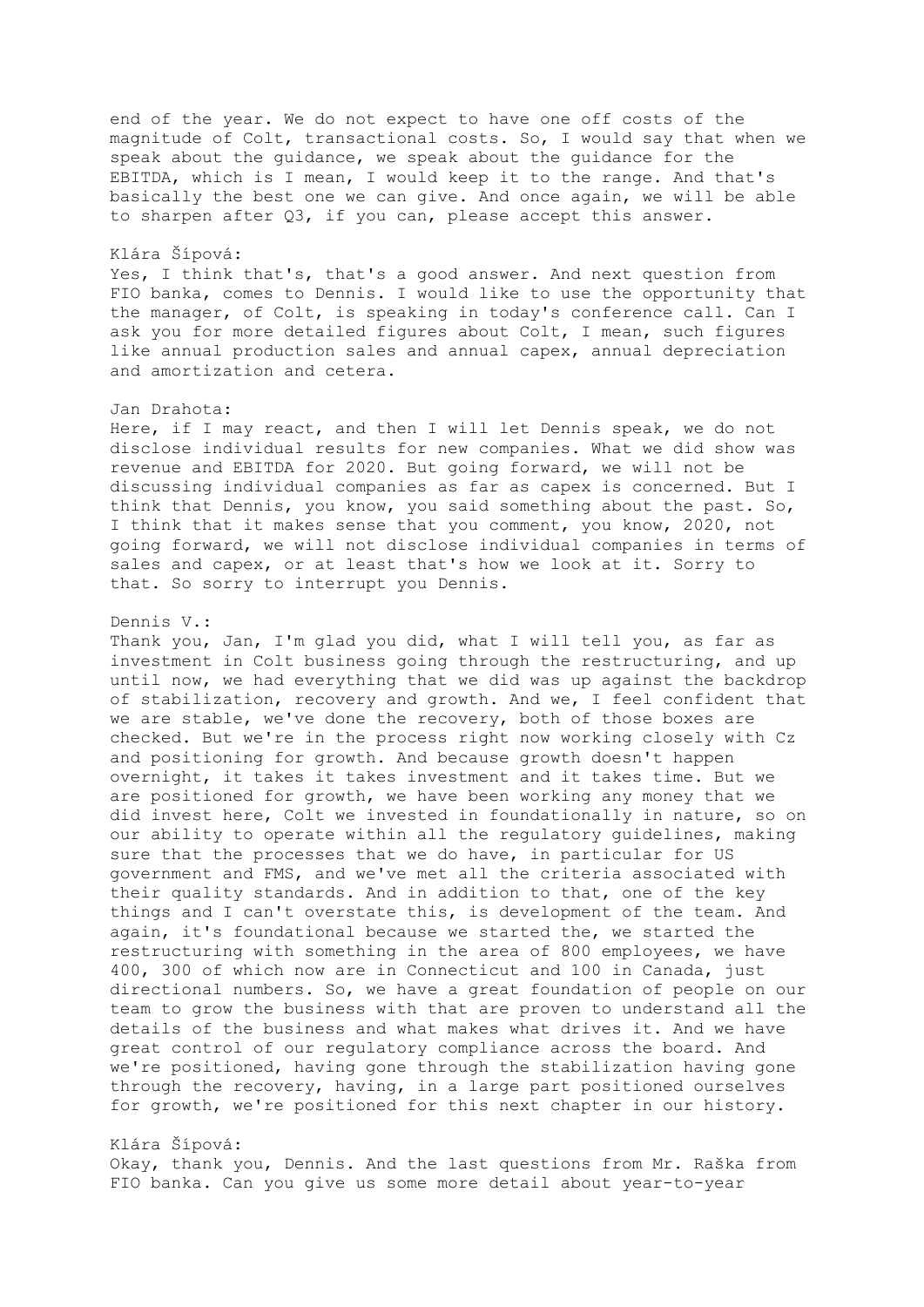comparison of the second quarter? I am interested in the Czech revenues in the second quarter of 2020. The revenues from the Czech Republic were 247 million Czech crowns. On the other hand, the second quarter 2021 revenues, were only 79 million Czech crowns and also the last quarters we could see the similarly low revenues. What is the reason of the significant year on year difference? And whether any large one offs one of law enforcement or army contract in the second quarter 2020 or whether any larger one-off sales into commercial segment?

#### Jan Drahota:

I think quick answer is and I already did refer did say that is that the there was a postponement of deliveries to Czech army. So those are happening. Let's say prove through June, July through to November. So basically, the Czech market will catch up substantially. So, I would say that it would be good to have this discussion after q3 results because there is a bit of, I could call it seasonality which is not true seasonality is only, it always is very much related to our large Czech customer, which is Czech army where deliveries were a bit postponed. With the military law enforcement customers, it always goes the way that the completion of the contract is that is not always only dependent on our ability to produce, but also on more things in line. And there were different phases of testing, and those were all passed. And as I said, the delivery started in July 2021. And I think that when we will be sitting and discussing Czech Republic in after q3 results, you will see that it's already it's caught up quite substantially and we will be discussing fully year, you will see that it will be looking differently than now. Yes, that's the best comment which I can give to that one. So, there is a bit of this kind of seasonality or client seasonality maybe better said.

Klára Šípová: Thank you, Jan. Next question comes from Petr Bartek from CS. Peter, please go ahead.

## Petr Bartek, ČS:

Good afternoon. Can you hear me? Yes, we hear you well. Good afternoon. Congratulations to the good results. Only two questions from my side. First is, if you can a little bit elaborate on the core US civilian market in the second quarter? What was the organic revenue growth approximately without Colt? And what you see currently in the in q3 if there is any apparent deceleration or? Or if the demand is the strongest as in the last year? And second, my traditional question about production capacities. If you were to talk about the organic development of your production capacity, so not talking about the consolidation effect of Colt, do you assume that you will be able to grow the volumes in mid-single digits high single digits or what would be your outlook and maybe what would be sources of this the growth, if it is capacities or assets in Colt or there's something else. Thank you.

### Jan Drahota:

Maybe I will start with US market on CZ side and maybe Dennis may add more flavor on the US market for Colt side. As far as the demand of the US market, on the US commercial market for CZ branded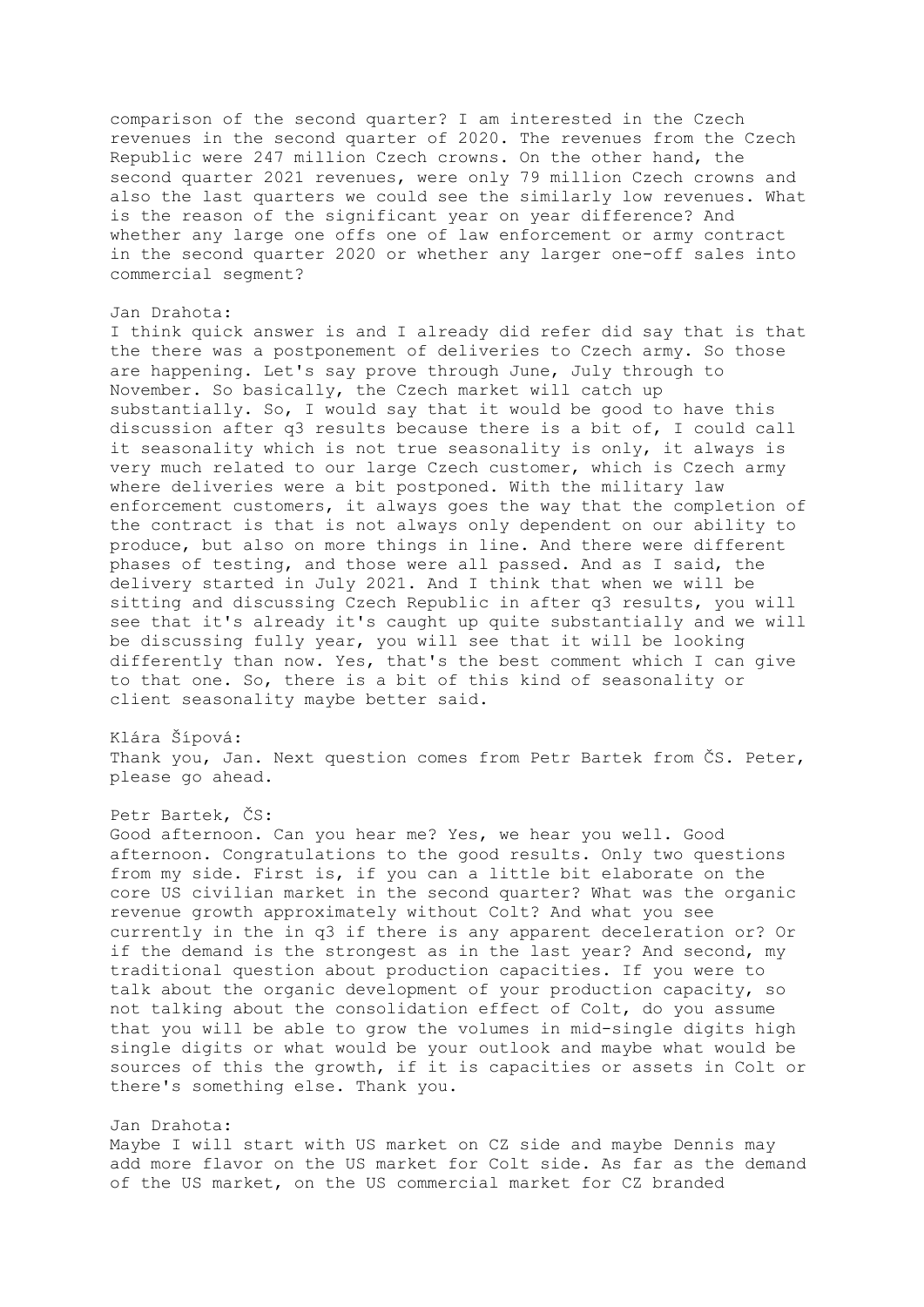products. It's very strong, we have discovered several times that we believe that you know so called fair market share of CZ is not yet reached. The value which we provide to the customer we believe still deserves higher market share. And we still see substantial unfulfilled demand / back orders in the US for our CZ branded products. So, you know the market may not be growing as fast as it was, you know, it may be cooling down a bit but so far for us, we will get it away that we are still in a situation where we were 2-3 years ago where the market even with stable markets, we were able to grow because simply the fair market share of CZ products is not yet reached. So, for us, we still see our strong demand for CZ branded products. And we have quite substantial back orders which are really high for the CZ branded products on the US market. I don't know whether Dennis wants to give some flavor for Colt.

#### Dennis V.:

Yeah, thank you. So, I would say I'm seeing the same thing on the US domestic market is very strong. We are seeing some decline on the rifles for Colt. But it's very cyclical the seller and typically is a declining volume for rifles as it is. But I thought it was a great opportunity to go back to something that I could elaborate a little bit on what I said in my initial remarks, which is a big part of the strength of this business is channel diversification because one of the things that put Colt into trouble in the past is the lack of diversification and further lack of new products. But to stick with diversification for a minute, as the environment changes in its, it will change on all of the markets, the US government, the US Commercial and law enforcement and the International direct sales, as that changes our ability to drive in a wide range of channels, three to four channels that differentiates us from our competitors. And it's what we're going to rely on going forward to help smooth out any of the any of the ups and downs that we have, relative to the market cycles changing. And then maybe just a little bit more color on the sort of the new product side and I was thinking about the question that the fellow asked just before this question, but it pertains also to this question, which is, we were able to introduce some I'll call them new products with the revolver, the Cobra, the Python, the Anaconda, which are the main commercial, which are the main drivers to the commercial revenue for Colt this past summer. We engaged a two prong strategy when it comes to new products because of our restrictions on cash leading up until now. But the strategy is still the same. The strategy is what's old is new, because there's some pent up demand and Colt has not serviced the US domestic commercial market or even the world, the world commercial market with the products that made it so famous in history, there's some pent up demand there and there's opportunity to produce significant volume of older products as well as the second prong of that strategy what's new is new and we've not touched that what's new is new. But with the money I mentioned we hit on the infrastructure I mentioned we hit on the compliance and regulation but we also spent a little money when we could on developing our strategy of what's old is new what's new is new and getting some of the great Colt revolvers back out into the market and that's what's driving our sales now and there's significant room to expand on that that we plan to go after.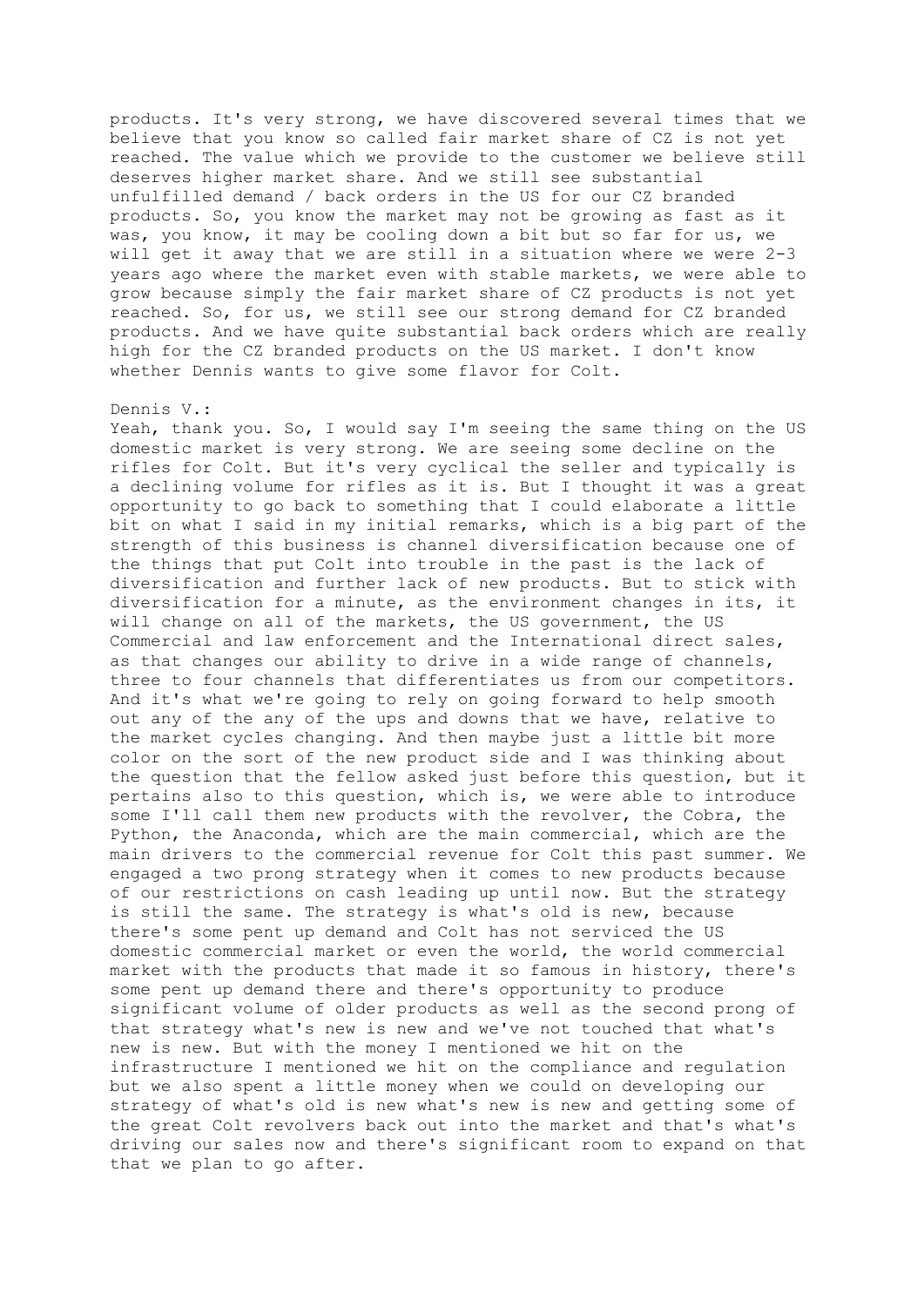#### Jan Drahota:

Thank you Dennis. I think it was super well resumed for one more comment to the production capacity. As you know, we have been discussing this one in the past and we you know that we don't disclose the capacity. But, as you see the figures of the unit sold you see that we were able to grow capacity double digit more, or at least production double digit. So, I mean, if you call capacity or ability to produce, definitely, we were able to grow the production. Let's see the number of production numbers by double digit figures. So, you know, so that's hoorays obviously now, you know, we have two sites where we can decide to invest which is one is in the Hartford one is in Uherský Brod, the key sites. And for us, there are two things to capacity. And then it's definitely and then is basically mentioned that today is that one is let's say our own capacity one is a supply chain. So, using our suppliers where Colt is definitely mature ready to advance and so, there has been because of like of the past lack of investment to use the supply chain and obviously now for us, we are in a position where we can think whether there are processes, which we want to insource, you know, to increase our internal capacity and maybe increase the profitability by insourcing those and also how to shift the capacity from Europe to the US. So, basically, as far as the capacity growth is concerned double digit, it has been double digit and you see it in the number of units sold and going forward, we are evaluating all options. And I did mention that in terms of capex and in terms of what should be insourced outsourced and what should be the structure of the production going forward.

### Dennis V.:

So, Jan, and you said something important about the supply chain factor. People could really scratch their heads to try to understand how did we work through the stabilization, recovery positioning for growth, to get to where we were able to complete the merger with CZ and have some runway going forward? And the answer is in a large part through supply chain management, we have a great supply base. We have some people that believe in Colt. Believe in us and we've worked well together with and that we plan to use in balance, which is a key for us in balance with the investments that we're talking about. So, one of the things that I didn't mention that we share as our we've driven ourselves to is to stay balanced as we've come through this period. And I think we have to maintain that balance going forward between spending and developing our supply chain, which got us to where we are today. So, we were very focused on that. And I anticipate that you'll see us capitalizing on that supply chain as well as internal improvements to our industrial basically reindustrialization of the factory and development of new products. So, it'll be a balance between internal investment and external supply chain management.

Petr Bartek: Thank you very much for your insights.

Klára Šípová: Thank you. I don't see any other questions coming through. If you have any question, please raise your hand in Teams application or simply speak directly to your microphone.